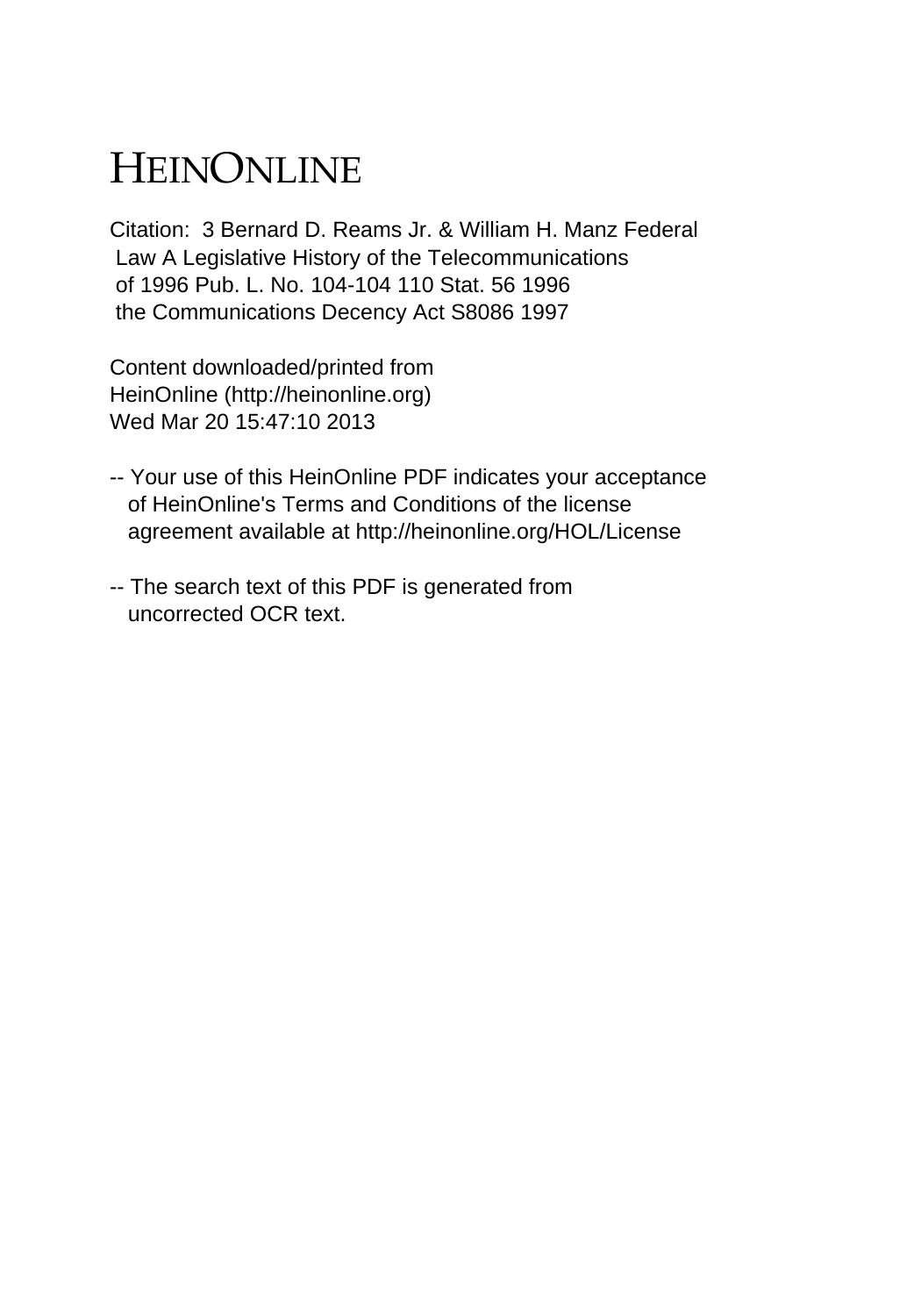**The** PRESIDING OFFICER. Without objection, it **is so** ordered.

**UNANIMOUS-CONSENT** AGREEMENT

Mr. **DOLE.** Mr. President. we have **had** some ongoing negotiations the last several **days** on lobbying reform **legis-**lation and gift ban legislation **as** it **affecte** the Senate or affects Congress. depending on which prevails.

We have **a** unanimous-consent agree-ment. It is fairly lengthy, but **I can** read it. In any event, **I** ask that it be

printed in the RECORD.<br>I ask unanimous consent that not<br>later than Friday, July 23, and after<br>notification of the minority leader,<br>that we proceed to S. 101, a lobbying<br>gift ban bill, the bill having been discharged and placed on the calendar **by** this consent agreement; that the motion to proceed be agreed to and the **bill** then be automatically divided into two separate pieces of legislation; the first measure embodying the text of **title I** regarding lobbying reform, and the second measure embodying the text of title **11** regarding gift rules; that the clerk be authorized to make the necessary changes in the form of the measure or matter that are appropriate, so that each measure stands on its own; that the Senate then begin consideration of the measure embodying title **I;** that immediately upon the disposition of that measure, the Senate turn to the consideration of the measure embodying title **II;** and that the preceding **all** occur without any Intervening action

or debate. That **is** the first part of the request. The PRESIDING **OFFICER.** Without

objection, it is so ordered.<br>Mr. **DOLE**. And the second part.

If further ask unanimous consent that<br>if, after third reading of the second **bill,** which is gift rules, that **bill** contains matter which only applies to the Senate. the Senate then immediately turn to the consideration of a Senate resolution that contains the text **of** that language; that a vote occur on the resolution, without **any** intervening **ac-**tion or debate: and that the Senate bill

be Indefinitely postponed. The PRESIDING OFFICER. Without objection. it is so ordered. Mr. **DOLE. I** further ask unanimous

consent that this agreement be null and void **if a** unanimous-consent agree**ment** can be subsequently reached governing the Senate's consideration **of** legislation regarding the congressional **gift** rules and an original **bill** regarding lobbying reform, or **a bill** that encompasses both proposals. The **PRESIDING** OFFICER. Without

objection, It is so ordered. Mr. **DOLE.** Finally, **I** ask unanimous consent that no **bill,** resolution, or amendment regarding the congressional gift ban rule or lobbying reform bill be In order prior to the execution

of this agreement. The PRESIDING OFFICER. Without

objection, It **is** so ordered. The text of the agreement is as **followu-** Ordered, That prior to the August recess. but net later than Friday. July 28. **15,** the Malority **Leader.** after **notiflcation** of the Minority Leader. shall **proceed** to **B. 101. a**

Lobbying **Olft** an Bill. Orded further, That the motion to pro-**need be** agreed to **and** the **bill** then **be** auto-matically divided into two separate pieces of legislation: the first measure **embodying** the text of **Title I** regarding **lobbying** reform. and the second measure embodying the text **of Title II** regarding gift rules: Provided, That the Clerk **be** authorized to make the necessary **changes in** the **form of** the **meas-ure** or matter that are appropriate, so that

each measure stands on Is own. Ordered further. That the Senate then begin consideration **of** the measure embodying Title **L** that Immediately upon the disposi**tion** of that measure, the Senate turn to the consideration **of** the measure embodying Title II. **and** that the preceding **all** occur without **any** intervening action or debate. Ordered *further.* That if after third reading

**of** the second **bill,** that **bill contains** matter which only **applies** to the Senate. the Senate then immediately turn to the consideration of **a** Senate resolution that contaz, **Lae** text **of** tnat language. **and** that **a** vote occur on the resolution, without **any** Intervening **an-**ton or debate. and that the Senate bill be

indefinitely postponed.<br>
Codered juriter, That this agreement be<br>
Codered juriter, That this agreement can be subsequently reached governing<br>
ment can be subsequently reached governing<br>
the Senate's consideration of legisl garding the Congreeslonal gift rules **and an** original **bill** regarding lobbying reform, or **a**

**bill** that encompasses both proposals. Ordered *further.* That no **bill,** resolution, or amendment regarding the Congresional **gift** ban **rule** or the lobbying reform **bill** be in order prier to the execution of this agree-**ment.**

Mr. **DOLE.** Mr. President, having gotten the consent agreement, let me indicate what it does.

We have been trying for some time to come together on a lobbying reform bill and **gift** rule changes. We are not there yet, **but** there is, **I** think It is fair to say. honest negotiation going on on both sides. This is not **a** partisan matr ter. **I** do not know of anybody here who **-does** not want lobbying reform, depend-ing on how you define "reform." And **I** do not know of anybody who

does not believe we can improve the **gift** rules that apply to Members of Congress. We have been working with the distinguished Senator from Kentucky. Senator FORD. and others on that side of the aisle. As **I** understand, there will be a number of us on each side of the aisle working together in the next few weeks to see If we can come up with **a** separate package, but, **if** not, then we will proceed to **S. 101.**

we come up with a package and we agree on It. obviously. we have now consent to go to that. That **Is** precisely what it is. **I** hope that we can do this. We will take it up no later than Friday. July **28,** and if'we have some agreement, or even without an agree**ment,** It should not take more than **<sup>2</sup>** or **3** days of the Senate's time.

The **PRESIDING** OFFICER. The Sen-

ator from Kentucky is recognized. Mr. FORD. Mr. President. **I** want to thank the majority leader for his **pa**tience. Senator **LOT'S** patience, and others as we have tried to move through this. because it **is** complicated. **If** it is **a** resolution. it **only** applies to the Senate. **If** it **is** a **bill.-** it applies to the House and Senate. **.** There are different views **on lobbying**

reform and on gift ban. But this **S. 101 is** a bipartisan **piece** of legislation. It is COHEN, LEVIN. **WELLSTOE,** and others **as** it relates to bipartisanship. So **there** Is an interest on both sides of the aisle to work something out. Senator **LEVIN has** worked very **hard,** as the majority leader knows. to put this together and to bring this **bill** to the attention of **Khe** Senate and to have **a** stand-alone vote. **Also,** Senator WELLSTON, Senator FEINGOLD. Senator LAUTENBERGvery **sincere** and like-minded individand others.

**I** hope we at some point, **as** the majority leader says, **.can** come together with a bipartisan effort so we can agree on it. If we do, I think it will be a bellwether **day.** Let me thank him and othwenter any, how he shall have been so diligent in this.<br>We all understand the give and take. and sometimes we have to walk off and let it cool a little and come back and go after it again. That **is** the system. That is the institution. As of today, **I** am proud **I** am here. **I** thank the Chair.

Mr. **DOLE. I** thank the Senator from Kentucky. **I** just hope this **Is** something on which the leadership, including the Senator from *Kentucky*, obviously the<br>Senator from- Mississippi. Senator<br>LOTT. myself, and Senator DASCELE. will have some input.<br>It seems to me we have to take some

responsibility for changes in the lobbying procedures and also **gift** rules. I am prepared to do that. I know the Senator from Kentucky and **I** assume the Senators from South Dakota **aud Ms**aissippi are, too, working with other Senators. because different people have different ideas on what reform Is and what rule changes ought to be made. As far as **I** am concerned, they can **go**

as far **as** they want. It does not make any difference to this Senator. But I think we can work out a reasonable approach to get it done and get it behind us either before or during the August recess, let us put it that way, because we are not certain when the August **re-**

**cess will begin.**<br>Mr. FORD. Mr. President, will the<br>Senator qualify during the recess?<br>Work on it after we go or is he indicat**ing** we may not go out? Mr. **DOLE.** In fact, **I** should say, **in all**

mi. DOLE. In fact, I should say, in all<br>candor, we are working this weekend-<br>my staff has been directed to work with others to see how **much** we really believe we can finish **by** the date of the normal August recess, which Is sched-uled to begin on Friday. August 4, and scheduled to conclude on September **5.**

Obviously, **all** Senators **hope** we can keep that entire period of time. It is my hope we can also **do** that. But **I** must say to my colleagues, we need to take a hard look at where we are. It is a question of how long we stay out in August or how long we stay here in No-<br>vember. So it will be one way or the<br>other. We will try to give everybody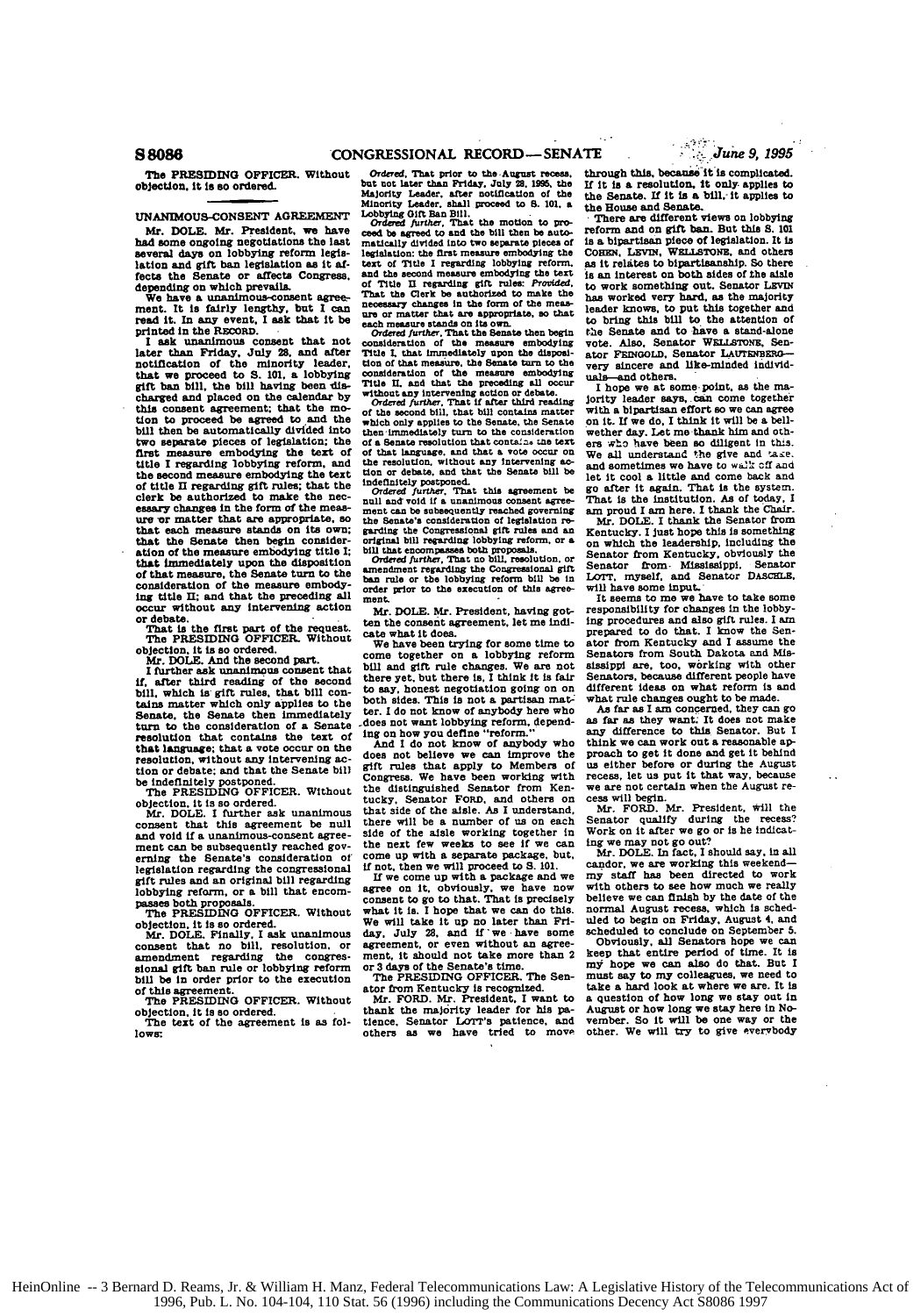some indication by the end of next ORDER FOR RECESS<br>
week whether we will start the August Mr. DOLE. Mr. President, if there is<br>
recess on the 4th or the 11th or the 18th, nobody here to debate the tele-<br>
or thereafter.<br>
C

Mr. DOLE. Mr. President, I ask unan-<br> **imous consent that "outstanding"-Senator EXON.**<br> **imous consent that when the Senate The PRESIDING OFFICER.** Without<br> **completes its business today**. It stand **Objection**, it is so or completes its business today, it stand objection, it is so ordered. In recess until the hour of 12 noon on The Senator from Nebraska is recog-<br>Mondey June 12 1094; that following nized. Monday, June 12, 1995; that, following<br>the prayer, the Journal of proceedings the deemed approved to date, the time<br>for the two leaders be reserved for their **COMMUNICATIONS** DECENCY ACT<br>use later in the day, and there be a pe-<br>riod for the transaction of morning laved bringing up this matter until

Further, that at the hour of 1 p.m., amendments that I have had a part in<br>the Senate resume consideration of S. developing as a member of the commit-<br>652, the telecommunications bill and tee of jurisdiction, the Commerce C

Mr. DOLE, Mr. President, all Mem-<br>
the Internet system, and I am here<br>
bers should be aware that the Senate will offer as a substitute to the measure<br>
will resume consideration of the tele-- ure that was reported unal<br>mon

but, increasing in the indicate to my colleagues legislation dating back to 1934. Obviously, when will asy, "Well, we didn't have ously, everyone knows of the dramatic right now. It is 3:10. For 3, 4, 5 hours, elevelopment

We have all day today and all day when the Commerce Committee had<br>Monday starting at 1 o'clock. I just extendive hearings on the whole matter<br>and if we cannot get 1 o'clock. I just extendive hearings on the whole matter<br>v

**CONSERS FOR MONDAY, JUNE 12.** under the previous order, following the ORDERS FOR MONDAY, JUNE 12. under the previous order, following the 1995 by the Senator from Nebraska-I added<br>Mr. DOLE. Mr. President. I ask unan- that "outstanding"-Senator Exon.

riod for the transaction of morning layed bringing up this matter until an business not to extend beyond the hour appropriate time when I would not not in propriet the of 1 p.m., with Senators permitted to essarily inconv

objection, it is so ordered. which **I** wish to address the Senate today. There has been a great amount of activity. There has been a great amount of activity. There has been a great amount of activity.

he here all day Monday. So I hope peo-<br>the many important factors that we ple do not come back at 5 and say, "We have considered and deliberated on for<br>didn't have time to debate."<br>We have considered and deliberated on for

mer. PHE-SOLER. Hight.<br>
Mr. DOLER. And they can be here LINGS, moved very aggressively on.<br>
Monday. So I just hope if we are told once again, bringing forth a piece of<br>
we have not had time, we need more legislation not di

**88087**<br>So here we are, Mr. President, mak-So nere we are, Mr. President, max-<br>ing some very significant changes. One<br>of the things this Senator feels we<br>should properly address, and will address and, hopefully, act on in a fair<br>and reasonable fashion, with hull un

(The text of the amendment is print-<br>
ed in today's RECORD under "Amend-<br>
nents Submitted.")<br>
Mr. EXON. Mr. President, carlier this<br>
week, I circulated a "Dear Colleague"<br>
the exhibit and the revisions in<br>
the communicati

answer of the wave control of the wave of the third while we are centring this as an important part of our new whole-<br>important part of our new whole-<br>charged with the responsibilities to<br>charged with the responsibilities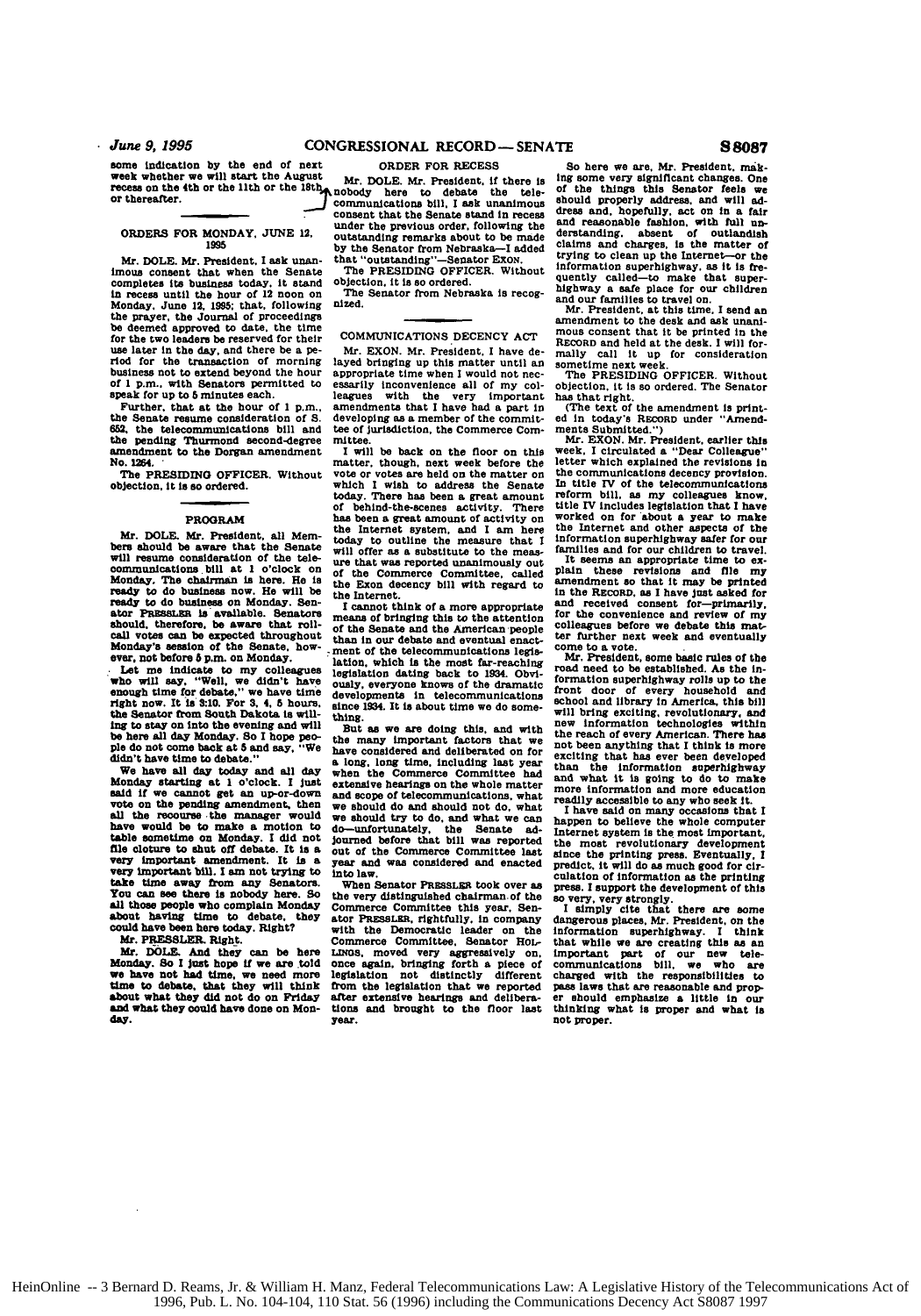HeinOnline -- 3 Bernard D. Reams, Jr. & William H. Manz, Federal Telecommunications Law: A Legislative History of the Telecommunications Act of 1996, Pub. L. No. 104-104, 110 Stat. 56 (1996) including the Communications Decency Act [lxxii] 1997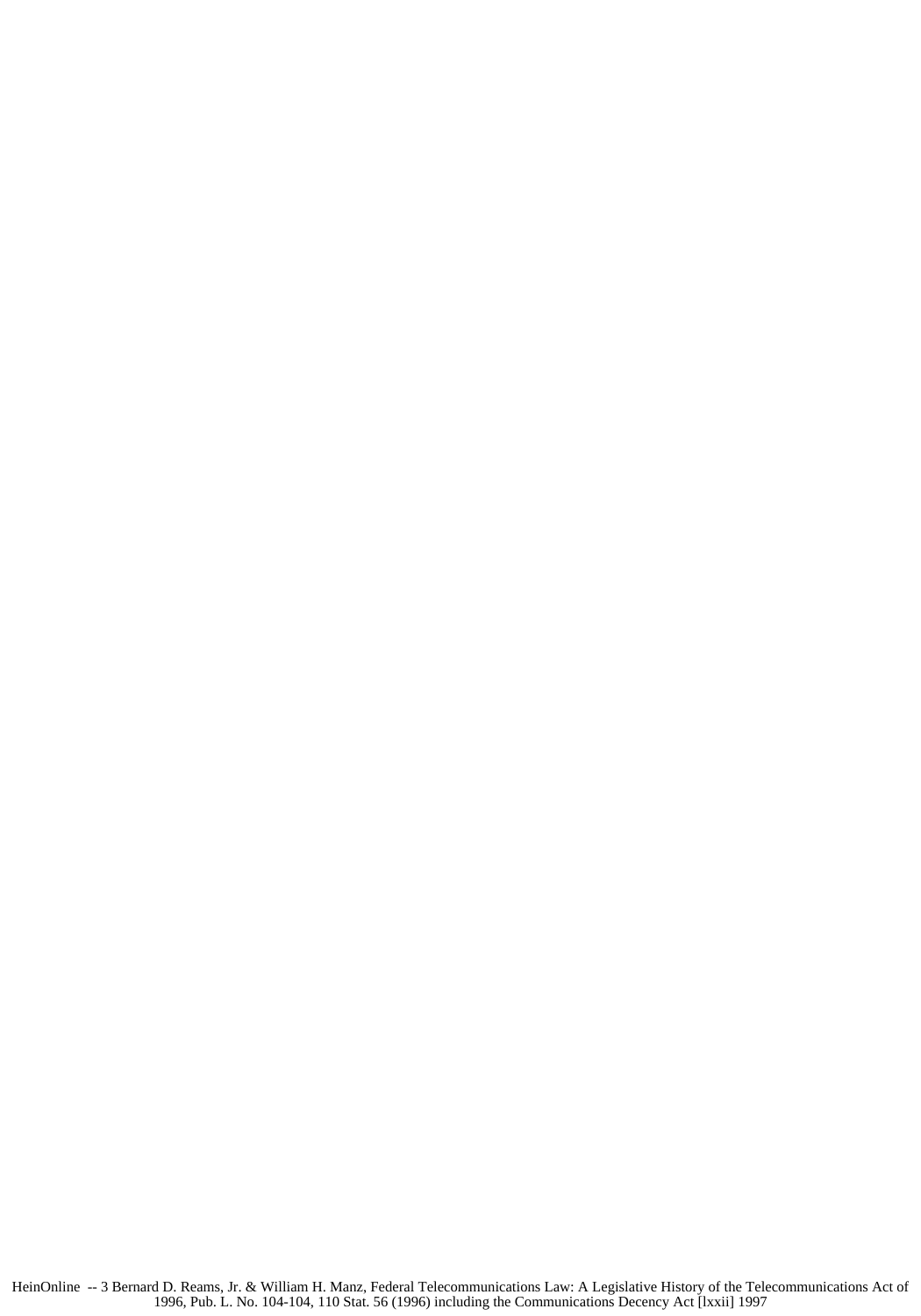## Document No. **36**